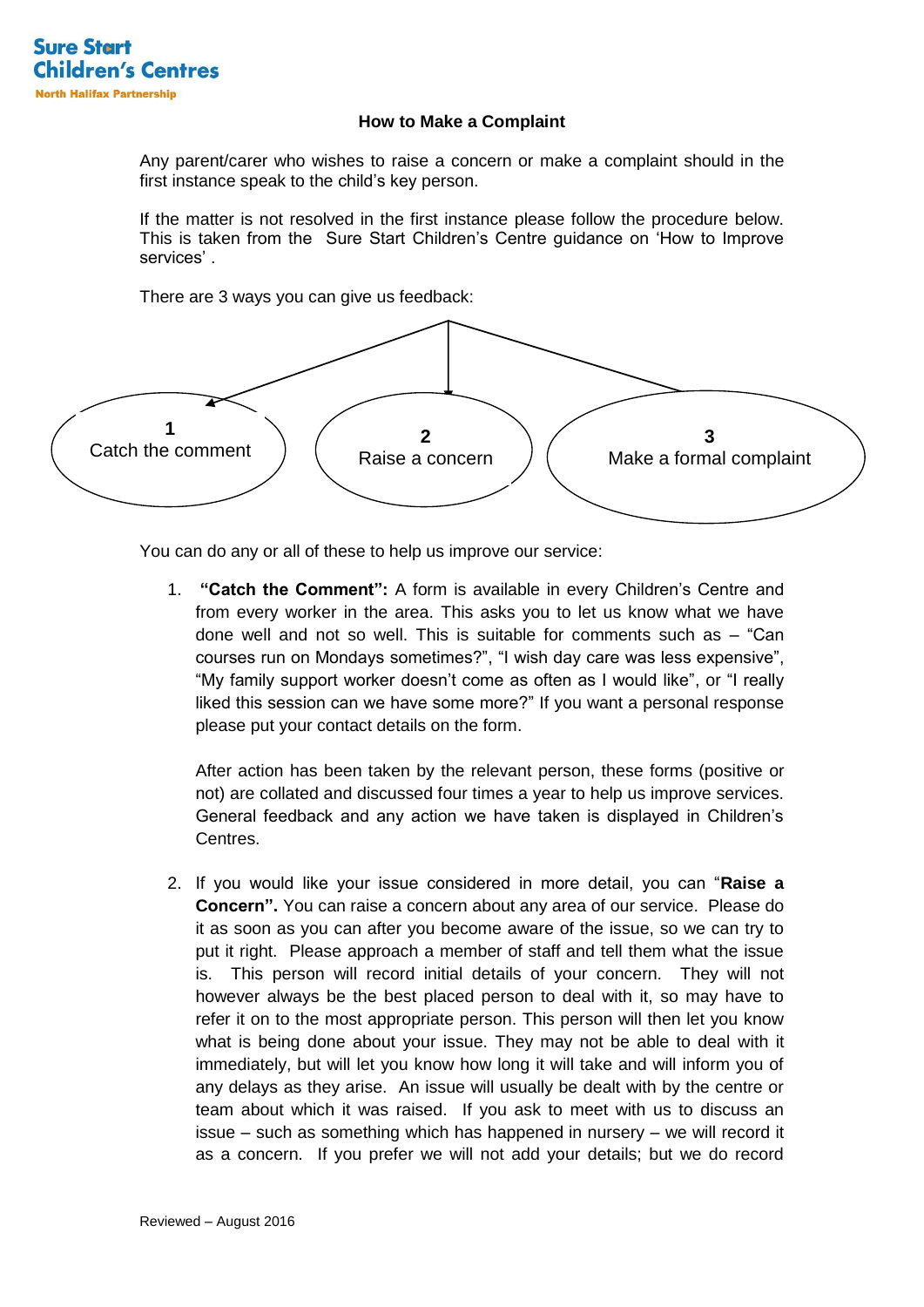

every concern as we keep a record of them to see if there are any overall patterns emerging or ideas for how we can change things.

## **The Complaint Process**

3. If something happens which you wish us to investigate through the formal complaint process, or if you have tried to resolve the matter by raising a concern, and are not satisfied with the response, we encourage you to make a formal complaint. You can either do this in person or in writing. Formal complaints are dealt with by Tina Burke, Service Manager, Sure Start Children's Centres North & East Halifax, Kevin Pearce Children's Centre, Ovenden Road, Ovenden, Halifax, HX3 5RQ. Mark the envelope PRIVATE & CONFIDENTIAL for addressee only. When you make the complaint it is really useful if you can give as much information as you can. If you prefer to complain in person, please phone 01422 251090 and ask to speak to Tina Burke or to arrange for her to call you back.

## **For Every Complaint**:

- An acknowledged receipt of the complaint will be sent out in writing within 7 working days.
- The complaint will be thoroughly investigated and a written response given within 25 working days of receipt of the complaint (or if the investigation is still in progress within 7 working days of a conclusion being reached). If it is not possible to give a response within 25 days, the complainant will be updated every 4 weeks regarding progress and the reason for any delay. The response will address the issues raised within the complaint and where appropriate propose a resolution.
- When investigating complaints other external agencies may be consulted.
- If you are not happy with the way the complaint was dealt with you can express your concern in writing to Rob Clegg, Company Secretary.
- If the complaint is about the Service Manager (Tina Burke) contact North Halifax Partnership Company Secretary Rob Clegg by writing to the address above or telephoning 01422 254211. If you are not happy with the way the complaint was dealt with you can express your concern in writing to Rob Clegg, Company Secretary.

Alternatively a parent/carer can contact **Ofsted** directly using the address below:

OFSTED National Business Unit Piccadilly Gate Store Street **Manchester** M1 2WD